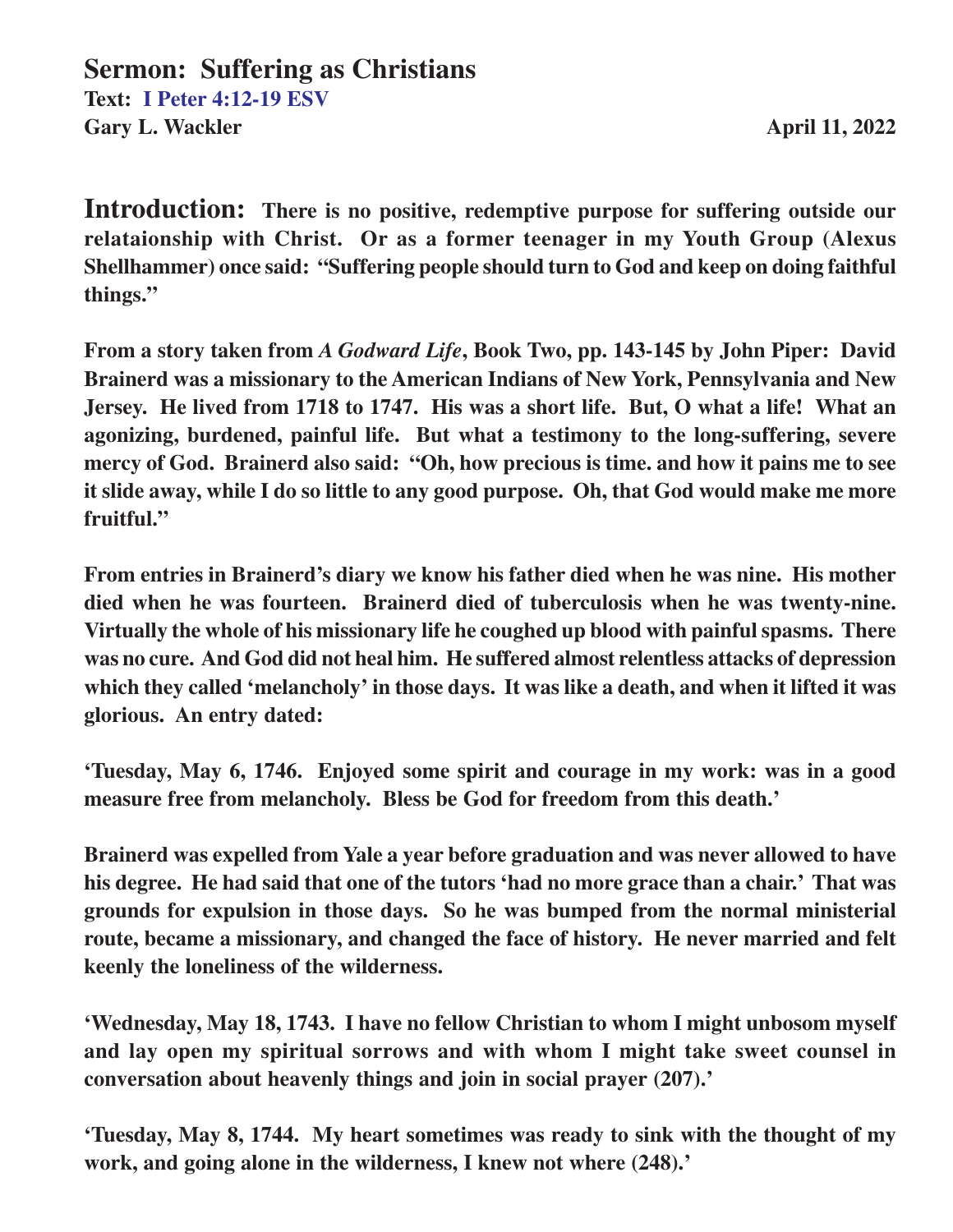**Life in the wilderness was hard. 'Most of my diet consists of boiled corn, hasty pudding, etc. I lodge on a bundle of straw, and my labor is extremely difficult: I have little appearance of success to comfort me...I have taken many considerable journeys...and yet God has never suffered one of my bones to be broken...though I have often been exposed to cold and hunger in the wilderness...have frequently been lost in the woods...Blessed be God that has preserved me' (484). This sounds like the Apostle Paul (II Corinthians 11:21-33).**

**But in it all was the restless pursuit of God and holiness. 'When I really enjoy God, I feel my desires of him the most insatiable, and my thirstings after holiness the more unquenchable...Oh for holiness! Oh, for more of God in my soul! Oh, this pleasing pain! It makes my soul press after God...Oh, that I might not loiter on my heavenly journey! (186)'**

**Why is David Brainerd so encouraging to me? Because God took this pain-wrecked, moody, lonely, compulsive, struggling young lover of God and used him to lead several hundred Indians to eternal glory, to spark the founding of Princeton and Dartmouth colleges, and to inflame two hundred years of missionaries with his radically dedicated four-year missionary life. William Cary had Brainerd's** *Life* **with him in India; Henry Martyn in Persia; Robert M'Cheyne in Scotland; David Livingstone in Africa; and Jim Elliot in Ecuador.**

**The Gentile Christians to whom Peter writes may not have experienced religious persecution yet, but he begins talking about suffering for Christ not in theoretical terms, but with the understanding that the persecution in Rome under Nero very well may be coming to visit their doors.**

**I Peter 4:12-19 ESV 12 Beloved, do not be surprised at the fiery trial when it comes upon you to test you, as though something strange were happening to you. 13 But rejoice insofar as you share Christ's sufferings, that you may also rejoice and be glad when his glory is revealed. 14 If you are insulted for the name of Christ, you are blessed, because the Spirit of glory and of God rests upon you. 15 But let none of you suffer as a murderer or a thief or an evildoer or as a meddler. 16 Yet if anyone suffers as a Christian, let him not be ashamed, but let him glorify God in that name. 17 For it is time for judgment to begin at the household of God; and if it begins with us, what will be the outcome for those who do not obey the gospel of God? 18 And "If the righteous is scarcely saved, what will become of the ungodly and the sinner?" 19 Therefore let those who suffer according to God's will entrust their souls to a faithful Creator while doing good.**

## **I. Suffering Should Not Surprise Us (v. 12).**

**A. Suffering is a normal Christian experience.**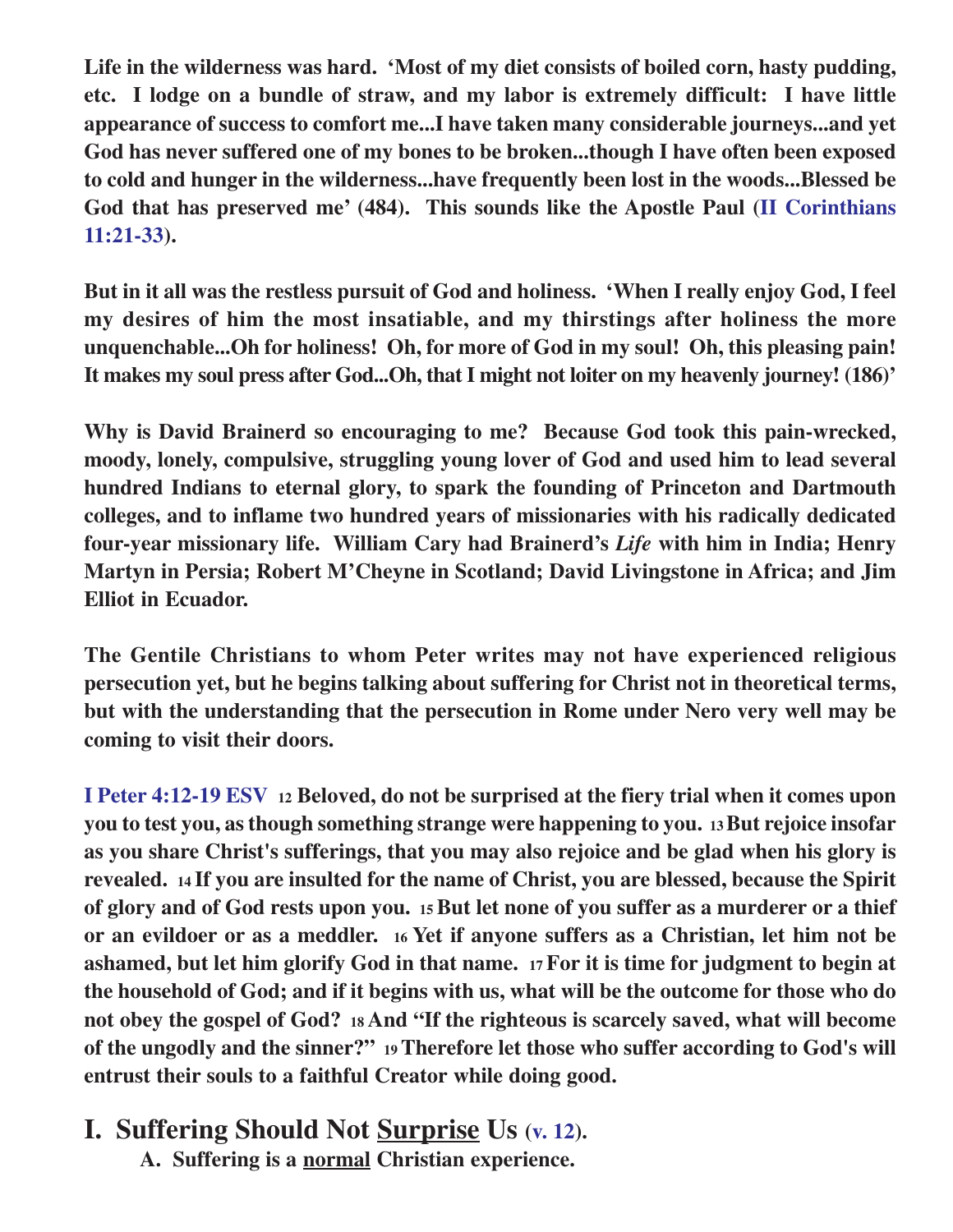**"The very goodness of Christianity can be an offence to a world in which goodness is a handicap." - Barclay,** *The Letters of James and Peter***, p. 306**

**Sometimes we make people feel guilty, uncomfortable, and judged even if that is not our intent. John 3:20 ESV 20 For everyone who does wicked things hates the light and does not come to the light, lest his works should be exposed. - People may avoid us!**

**As Christians we should not be surprised that we have loss in our lives. The I Peter text here can read "fiery trial" (ESV) rather than "painful trial" (NIV). It does carry through the idea of how fire helps to purify and refine us, to improve us, as Christians. Suffering is supposed to accomplish that in us.**

**B. Suffering is the lot of everyone.**

**Matthew 5:43-45 ESV 43 "You have heard that it was said, 'You shall love your neighbor and hate your enemy.' 44 But I say to you, Love your enemies and pray for those who persecute you, 45 so that you may be sons of your Father who is in heaven. For he makes his sun rise on the evil and on the good, and sends rain on the just and on the unjust.**

**i.e., no special treatment should be expected by followers of God/Jesus.**

**Anybody can lose a loved one to cancer or accident, but who does the non-Christian have to help them through that valley when it happens to them?**

#### **For the Christian: II. Suffering Is Cause for Rejoicing (vv. 13-16).**

**The kind of joy talked about in verse 13 is translated "overjoyed" in the NIV and "exceeding joy" in the KJV. The word is not used by secular writers; and biblical writers use it to relate a "spiritual joy" (Grudem,** *I Peter***, p. 60).**

**This joy is what Mary, the mother of Jesus, expressed before the birth of Jesus: Luke 1:46-47 ESV 46 And Mary said, "My soul magnifies the Lord, 47 and my spirit rejoices in God my Savior,**

**It is the kind of joy the Philippian jailor expressed at his conversion: Acts 16:34 ESV <sup>34</sup> Then he brought them up into his house and set food before them. And he rejoiced along with his entire household that he had believed in God.**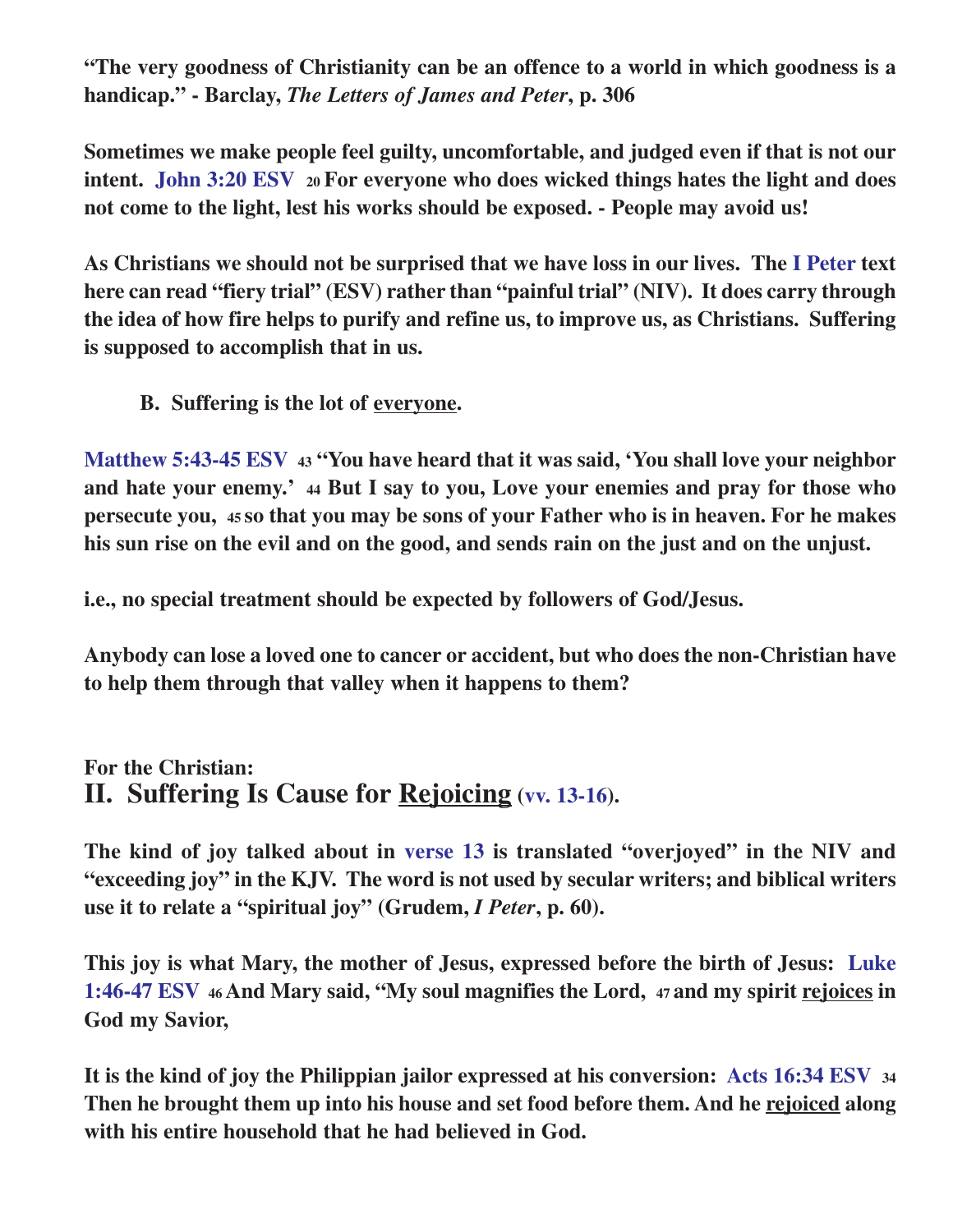**Even David of the OT where he says: Psalm 51:12 ESV 12 Restore to me the joy of your salvation, and uphold me with a willing spirit.**

**Suffering Is Cause for Rejoicing, but Christians are not masochists.**

**A. Suffering is a form of fellowship (koinonia). - something shared...**

**Family shares good and bad, happy and sad times maybe in the same day (a 21 year-old driver misses a stop sign and survives, but causes the death of 5 people). Our union with Christ our Lord, and Brother, begins at our baptisms. In that act of faith, repentance and confession we die with Christ. We are buried with Him. And someday we will be raised with Him if we have died before Jesus comes for His Church. This is a promise from God: Romans 6:5 ESV 5 For if we have been united (***planted***, KJV) with him in a death like his, we shall certainly be united with him in a resurrection like his.**

**B. Suffering can be a blessing.**

**Even though it may not feel like it, if suffering is entered into properly, it can actually bring us closer to God. It can make us stronger. Suffering can provide a witness to help comfort and to aid in winning others to Christ.**

**Peter says that in our suffering for Christ "the Spirit of glory and of God rests upon you" (v. 14). This is the same promise spoken through Isaiah about the Messiah (Christ). Isaiah 11:2 ESV 2 And the Spirit of the Lord shall rest upon him, the Spirit of wisdom and understanding, the Spirit of counsel and might, the Spirit of knowledge and the fear of the Lord.**

**The glory that used to reside in the OT tabernacle or the temple in Jerusalem, now, is in us! This holy Resident brings God's power into every situation where we might be suffering.**

**C. Suffering should not be because of sinful behavior.**

**For some things a person deserves to suffer. A Christian should never be found suffering because of sinful or immoral acts. The difference would be like a drunk driver who kills a family member. The drunk driver deserves to suffer. Peter says: I Peter 4:15 ESV <sup>15</sup> But let none of you suffer as a murderer or a thief or an evildoer or as a meddler.**

**Being a Christian expects that we will conduct our lives in a moral and upright manner - always doing our best to make God look good!**

**D. Because of the name of Christ**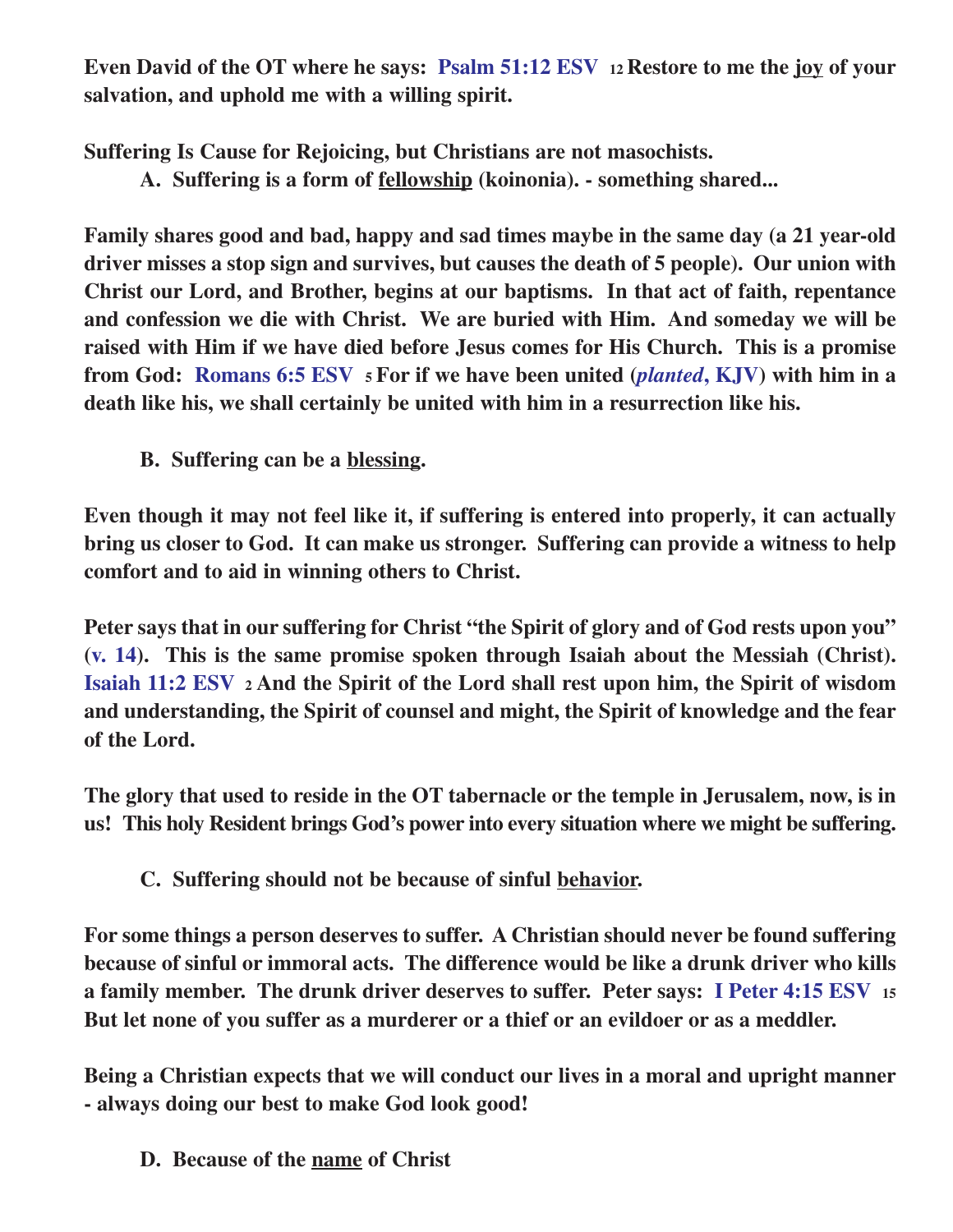**With the power of the indwelling Spirit of God, we represent Jesus while He is away. Sometimes we suffer because we are being disciplined for sin we have committed - because God loves us enough to provide correction in our lives like any good Parent.**

# **III. Suffering Includes Judgment (vv. 17-18)**

**A. Judgment starts with the Church.**

**The word translated judgment (**κριµα**) is a general (neutral) term which may refer to good or bad evaluations. This kind of judgment may mean approval, discipline or condemnation is coming (s. Grudem,** *I Peter***, p. 181).**

**There is an interesrting preposition here (**απο**) which can be translated "from." And the Greek word (**οικο**s) translated "family" (NIV) is very often translated "house" or like the ESV - 17 For it is time for judgment to begin at the household of God;**

**Let me suggest a different translation: "for it is time for judgment to begin "from" the "house" of God; And you say, what makes the difference?**

**Peter uses the word (**οικο**s) for house only one other time in his letters:**

**I Peter 2:5 ESV 5 you yourselves like living stones are being built up as a spiritual house, to be a holy priesthood, to offer spiritual sacrifices acceptable to God through Jesus Christ.**

**As you may be aware the idea of house, temple and sanctuary has went through quite a transformation from the OT to the NT. But the one thing that is clear is God expects the very best from his own people.**

**Ezekiel 9:4-6 ESV <sup>4</sup>And the Lord said to him, "Pass through the city, through Jerusalem, and put a mark on the foreheads of the men who sigh and groan over all the abominations that are committed in it." 5 And to the others he said in my hearing, "Pass through the city after him, and strike. Your eye shall not spare, and you shall show no pity. 6 Kill old men outright, young men and maidens, little children and women, but touch no one on whom is the mark. And begin at my sanctuary." So they began with the elders who were before the house.**

**And how does Peter begin chapter 5 of his letter - "So I exhort the elders among you..." Malachi 3:1-2 ESV 1 "Behold, I send my messenger, and he will prepare the way before me. And the Lord whom you seek will suddenly come to his temple; and the messenger of the covenant in whom you delight, behold, he is coming, says the Lord of hosts. 2 But who can endure the day of his coming, and who can stand when he appears? For he is like a refiner's fire and like fullers' soap. only with Jesus can we endure...**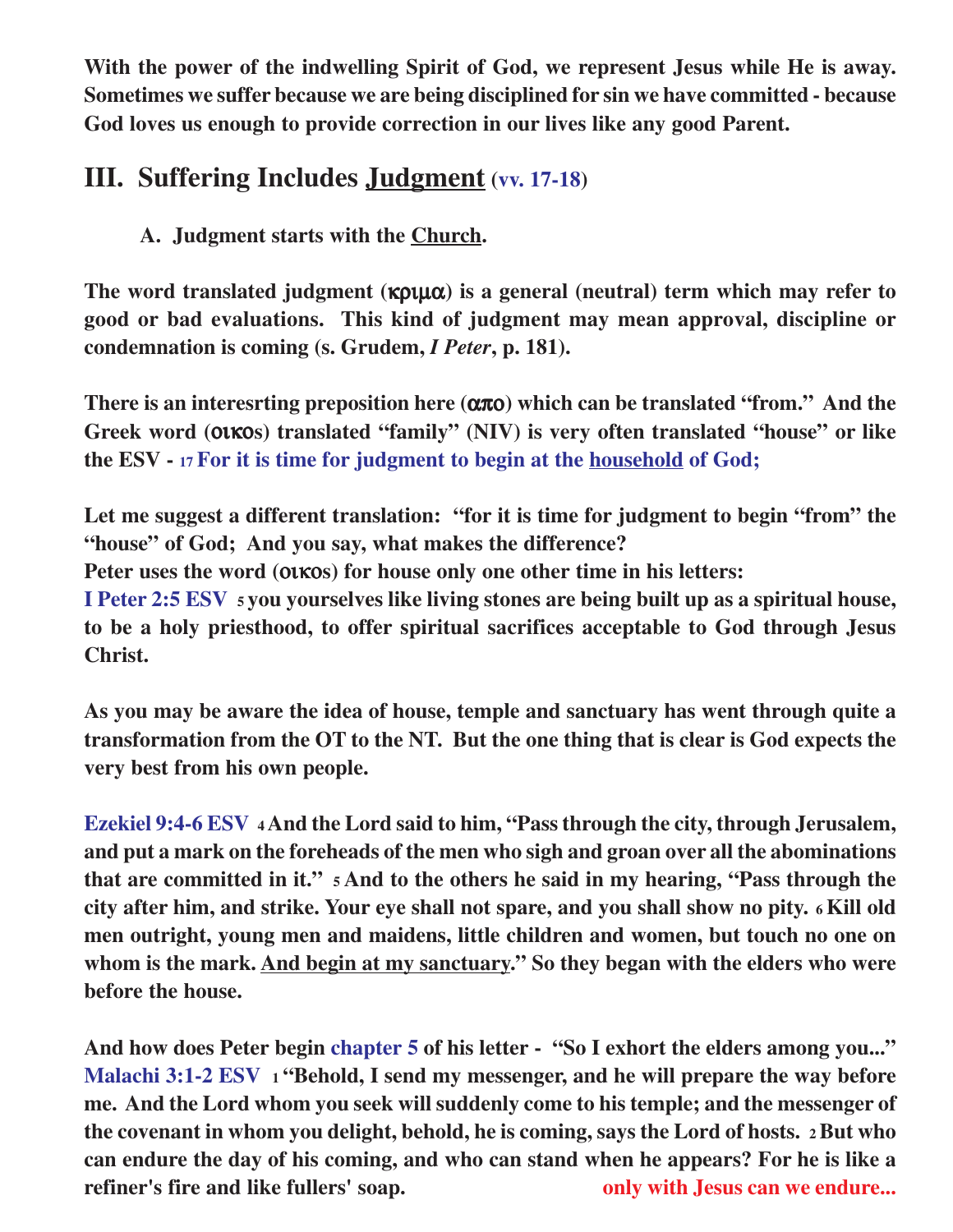**B. Judgment will extend to those "outside."**

**I Peter 4:18 ESV 18 And "If the righteous is scarcely saved, what will become of the ungodly and the sinner?"[a]**

**Footnotes: [a] 1 Peter 4:18 Greek where will the ungodly and sinner appear?**

**"The impious (a godless person, a person without true reverence for God) and sinner will, by implication, find this judgment to be a fire of eternal punishment and destruction." (adapted from Grudem, p. 184)**

# **IV. Suffering Requires a Proper Response (v. 19).**

**A. Christians need to "do good."**

**We, as Christians, need to be morally pure and ethically straight. We need to do good to represent the only One who can be called good.**

**The fact that we suffer as Christians draws us into the suffering of our Lord Jesus, and should bring us even closer to His side. We need to persevere.**

**As a person suffers, it is critically important he/she not lose faith, but:**

**B.** Remain faithful in one's commitment. **- in good times and bad...** 

**A perspective of temporary suffering here on earth compared to eternal joy in heaven helps us weather the storms of life and remain faithful.**

**Over the last few years we have seen a lot of financial institutions fail or get in serious trouble. There were no banks back in biblical times, only trusted friends. The word "commit" in verse 19 sometimes relates to the leaving of money with a trusted person for safe-keeping. It reminded me of the** *Parable of the Talents* **where a man is going on a journey and entrusts his affairs to his servants (Matthew 25:14-30 ESV). And Jesus even used this word from the cross: Luke 23:46b ESV ..."Father, into your hands I commit my spirit!" That's faith; that's trust. We need to follow Jesus' example.**

**We need to be different than the world. Listen to the words of judgment against the church by George F. MacLeod: "The greatest criticism of the church today is that no one wants to persecute it: because there is nothing very much to persecute it about."**

**We are too much like the unregenerate world; and when we act like them, one might conclude that the Spirit of God does not abide in us.**